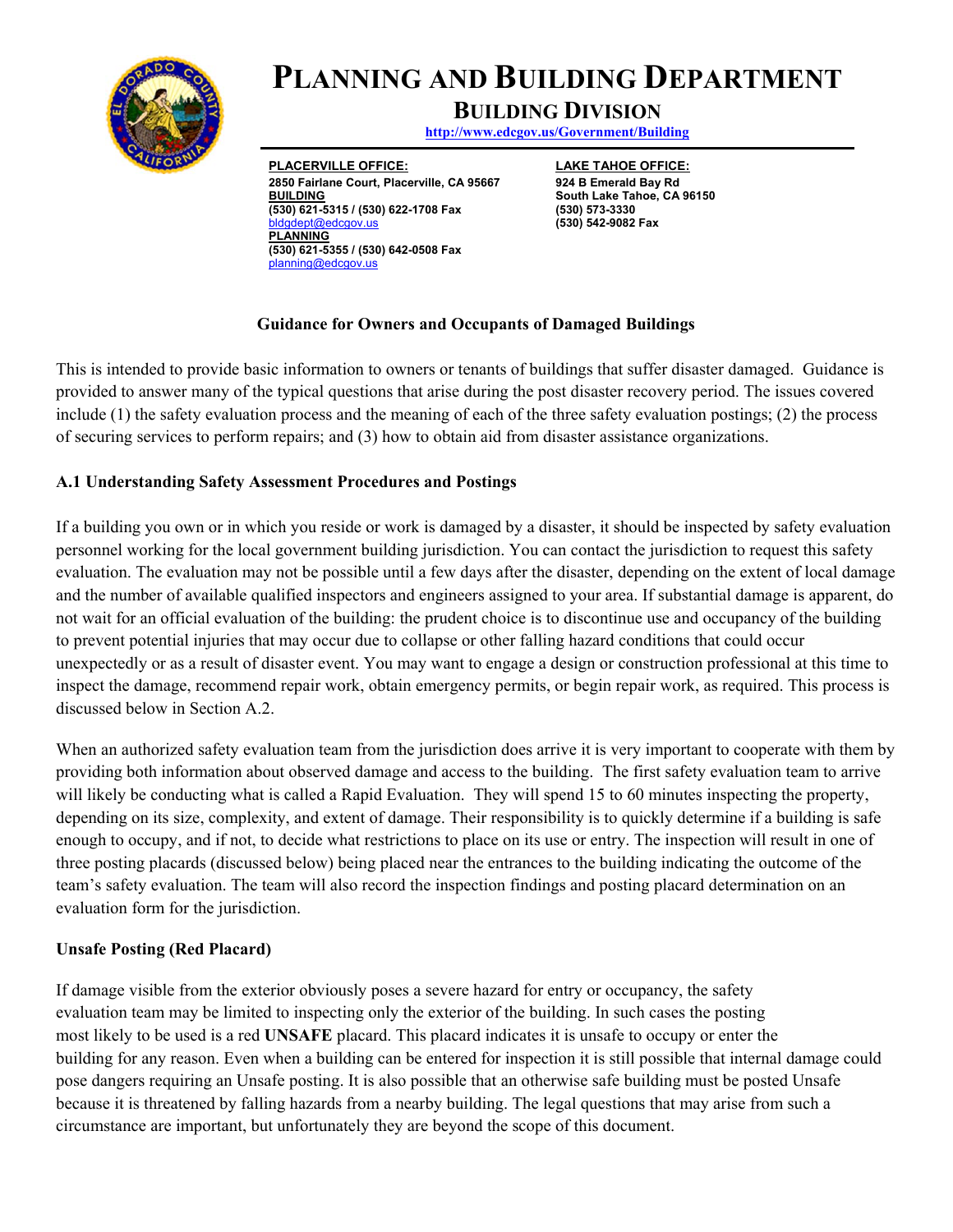The **UNSAFE** placard is posted only when there is an immediate risk associated with entry, use, or occupancy. While its meaning may vary somewhat among building jurisdictions, it usually means that the building owner must apply for a permit to enter the building by means acceptable to the jurisdiction.

These means may include engaging an engineer and contractor (See Section A.2 below) to assess the risks and, as necessary, remove falling hazards, shore unstable elements, provide protective scaffolding, or otherwise mitigate hazards.

It is very important to understand that the "red tag" Unsafe posting does not automatically mean that the property has been condemned or will require demolition. Indeed, rarely is damage so severe or the threat to either an adjacent property or important right-of-way so high that an order to demolish a building is issued. Local officials normally will contact and involve the building owner and the owner's engineer or contractor in the process of making any demolition decisions and allowing for belongings removal. Some building owners may voluntarily choose to demolish their building if repairing it is clearly uneconomical, but again, this is not the usual consequence for buildings posted Unsafe.

There are several options for building owners for the removal of goods from buildings posted Unsafe, depending on the specific condition of a building and the policies of the jurisdiction.

- 1. The owner, with or without the assistance of a construction professional, proposes to the jurisdiction a method of how and where the building may be entered without hazard in order to remove belongings. If this method is acceptable to the jurisdiction, it allows the owner or tenants to enter the building in accordance with the method. The jurisdiction may require that a permit be obtained. It may also require that any entry be under the supervision of the jurisdiction or the construction professional, and that hard hats be worn by those entering the building.
- 2. At the discretion of the jurisdiction, the owner takes out an emergency permit to perform sufficient work on the building to make it safe to enter to remove belongings. The owner will need to present a hazard mitigation and entry plan that is satisfactory to the jurisdiction. The jurisdiction may require that licensed engineers or contractors prepare this plan and supervise its execution. This plan might include shoring of parts of the building, removal of falling hazards, construction of overhead barriers, or other means that permit safe entry to all or part of the building. This plan may or may not be a part of an overall plan to repair the building.
- 3. The jurisdiction may believe that the building is so precarious that no hazard mitigation measures are possible that would permit even limited entry to remove belongings. This can occur when the building condition creates an undue risk even to workers attempting to mitigate the hazards. The jurisdiction should invite the owner and the owner's professional construction consultants to propose a mitigation and entry plan. If no hazard and mitigation plan can be proposed that is satisfactory to the jurisdiction, the building would have to be demolished with the belongings still inside. The urgency of this determination will depend on whether the building threatens an adjacent property or important right-of-way. Jurisdictions have often taken an active role in expediting the above options when the building owner has been unwilling or unable to perform. In the case of tenant demands for access and owner inaction, the jurisdiction may mitigate hazards as necessary to allow for limited belongings access. The jurisdiction may proceed with demolition if the need is pressing and the owner is uncooperative.

# **Restricted Use Posting (Yellow Placard)**

An intermediate posting called **RESTRICTED USE** is used by the evaluation team to address situations where a clearly unsafe condition does not exist but the observed damage precludes unrestricted occupancy. Unlike the Unsafe posting, the RESTRICTED USE posting does not usually require that the owner obtain a permit to allow entry. For example, if the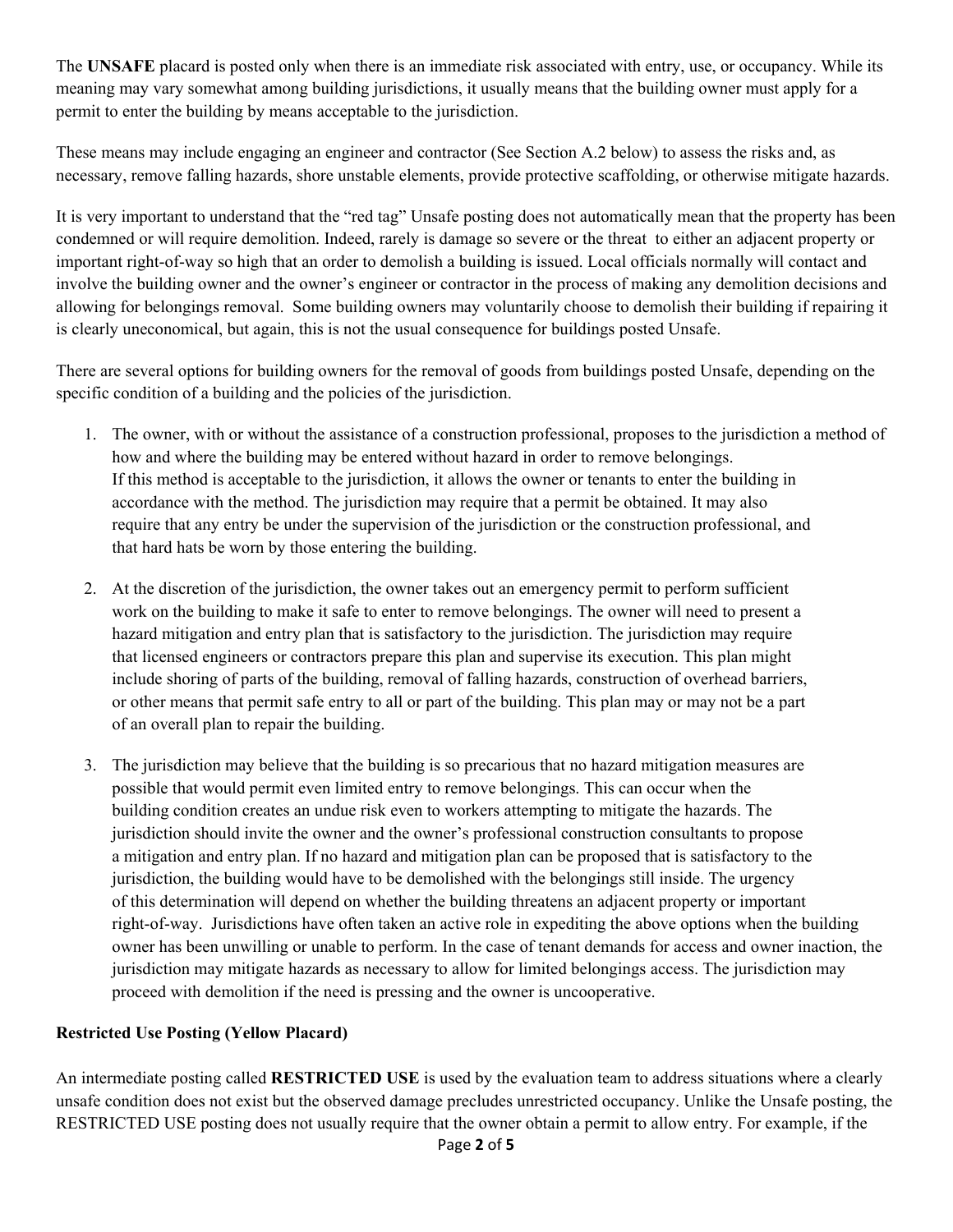evaluation reveals damage of a nature that requires that there be no entry to a portion of the building or some restriction on the use or occupancy of the whole building, the yellow RESTRICTED USE placard will normally be used.

Examples of nonstructural damage that could lead to a posting include the loss of use of basic sanitary facilities due to broken water or sewer pipes or damage to a fire sprinkler system required for safe full occupancy. Localized structural damage may place a portion of a building in an unsafe condition while other areas remain usable. Overall damage may be such that entry is appropriate for occupants to remove belongings and for contractors to make repairs, but is not appropriate for normal occupancy. A description of the limits or conditions of continued use will be written on the RESTRICTED USE placard. If you are present when a Restricted Use posting is made, you should ask the inspectors for a clear explanation of the limits placed on entry or occupancy and this verbal explanation should be consistent with the limits as written on the placard. If you return to your property and find a RESTRICTED USE placard that does not adequately explain the limits of entry or use, you should contact the jurisdiction for more specific information before entering the building.

When there is damage that is not a safety hazard but is detrimental to the quality of health or living conditions for longterm occupancy, the jurisdiction may have instructed the inspectors to place a RESTRICTED USE placard. No occupancy or use restrictions would be stated, but the placard would note that the owner must correct the listed deficiencies under a permit.

In addition to posting the entire building, posting may be necessary at specific locations outside a building. In situations in which a potential falling hazard exists, the immediate area below that part of the building may be marked or otherwise barricaded with yellow tape having a message that reads Do Not Cross Line, Restricted Area—Keep Out, or similar cautionary wording. Damaged masonry chimneys, parapets, or veneers above outside spaces are examples of falling hazards requiring such barricading.

# **Inspected Posting (Green Placard)**

Where damage does not pose any significant safety hazard, the proper posting should be a green **INSPECTED** placard. This posting is intended only to inform occupants that the building may be safely occupied; it does not imply that existing damage should be ignored or that repairs are not necessary.

If the inspection team was not able to enter the building but found no hazards at the exterior, the INSPECTED placard will be marked "Exterior Only." If the inspection team was also able to enter the building and found no hazards, the INSPECTED placard will be marked "Exterior and Interior." If you return to your building and find an INSPECTED placard marked "Exterior Only," you should request a reinspection if you believe there are hazards inside the building.

# **Posting Changes**

It is possible that subsequent events could create new damage or increase the initial damage, causing the need for an Inspected or Restricted Use posting to be changed to a more restricted level of use. If you have evidence that an new event has substantially increased damage to your building, you should contact the building inspection office to schedule a reinspection. It is likely that the building inspection office will consider the reinspection of posted buildings after a new event, even if reinspections are not requested by the owner.

The Rapid Evaluation team may decide that a more extensive inspection is needed. They will post the building to their best judgment, but they will also request what is called a Detailed Evaluation. The jurisdiction may also require that all Unsafe and Restricted Use postings by Rapid Evaluation teams receive a Detailed Evaluation as a second opinion to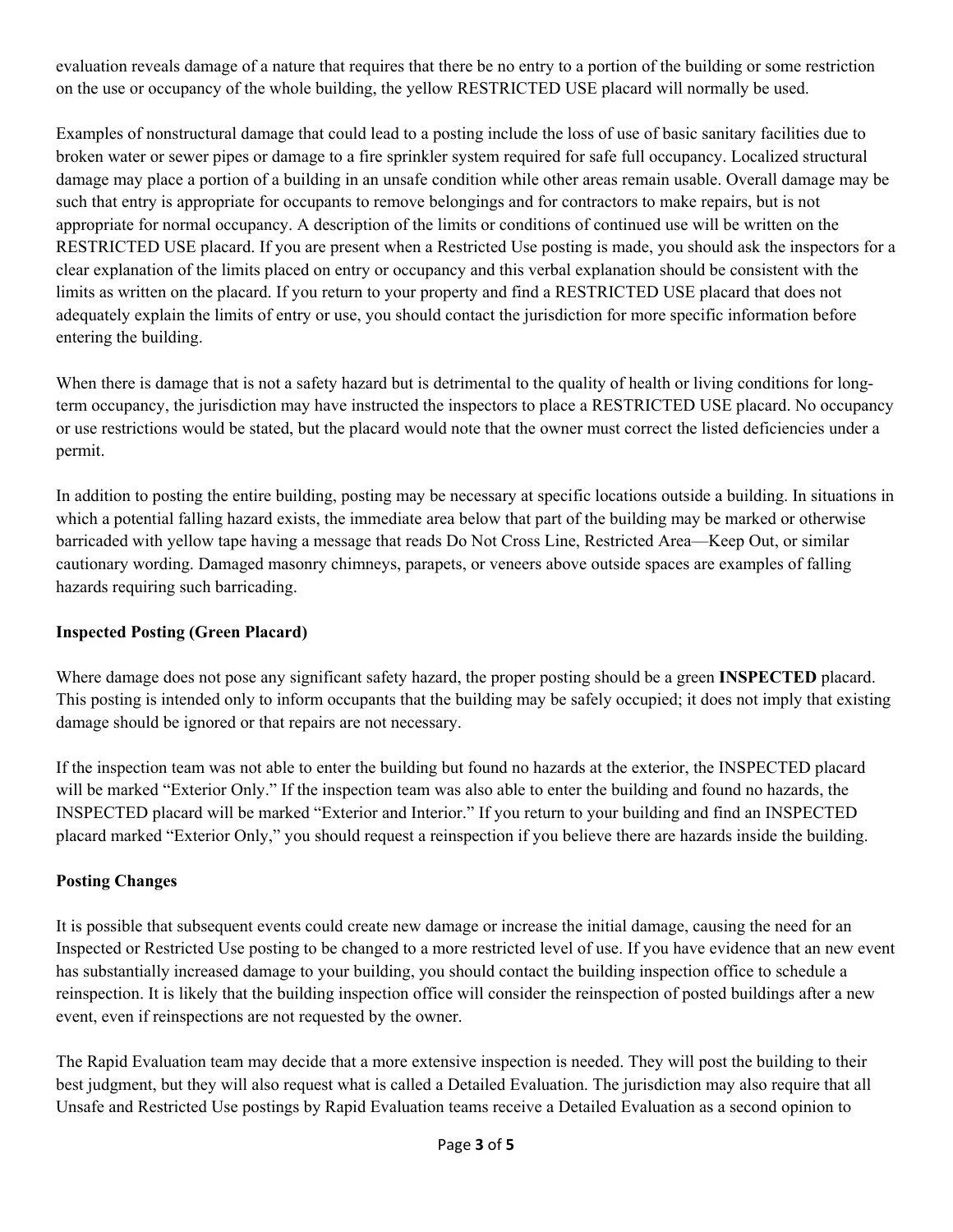ensure that the restrictions on your property use are appropriate. The Detailed Evaluation team will have more time and will have specialist members to conduct a more thorough investigation that may result in a posting different from that given by the Rapid Evaluation team. In the meantime, however, the posting by the Rapid Evaluation team must be observed.

# **A.2 Steps to Take to Ensure Damage Is Properly Repaired**

If your building is damaged in a disaster and appears repairable, you will need to assess the damage, determine what efforts are necessary for re-occupancy, and begin these efforts. You will probably need the services of design and construction professionals and permits from the local building jurisdiction. Your choice of which construction professional to initially contact will depend on your preliminary assessment of the repair and hazard mitigation needs, your knowledge and acquaintance with the local professionals, and their availability.

You may begin the engagement of design and construction professionals at any time, that is, you need not wait until the Rapid and, if done, Detailed Evaluations are completed. The jurisdiction will usually allow the entry and occupancy of a building to be determined by a design professional engaged by the owner, if their written and signed occupancy recommendations appear reasonable and are posted on the building and if local law enforcement has authorized access.

Most architects, contractors, and engineers belong to either a regional or state association that can provide names, phone numbers, and perhaps some information on the type of work in which their members specialize. The building inspection office may also provide similar lists but it is very unlikely that they will offer to recommend any specific firm. Recommendations are perhaps best sought from other individuals, business associates, family, friends, or neighbors who have recently used the services of the type of professional you are seeking. In certain cases an engineering geologist may also be needed when a building site is steeply inclined or has certain soil conditions that must be considered in the repair design.

After reviewing the recommendations for and availabilities of architects, contractors, or engineers, you can then begin the process of engaging them. When widespread damage occurs, the resulting demand for construction repairs may cause even legitimate local construction professionals to charge higher prices than would normally be expected. Obtaining several bids for the needed repair work can help secure a more reasonable price. Prior to signing any contract to perform repairs or other services, be sure that it contains a complete description of the scope of work and requires that a building permit be obtained. Contractors often require that a percentage of the full contract price be paid before beginning work, but it is generally neither necessary nor prudent to pay the entire amount in advance. For example, state law in California limits the advance payment that must be given to a contractor prior to beginning work to ten percent of the total contract price.

Permits will be needed from the jurisdiction to begin work, and obtaining them might be done by you or by the construction professionals you have engaged. The local building jurisdiction office will be a very busy and perhaps even a confusing place to obtain permits and information needed to initiate repairs after a major disaster. The specific rules applying to the reconstruction or repair of your building will undoubtedly be somewhat different than those used in nondisaster situations. Since some of the requirements may be waived (e.g., fees) and others may be specially imposed (e.g., soil or engineering reports) under these circumstances, you should definitely inquire about what rules apply to your specific location and extent of damage. There may be situations that require an older structure to be repaired using current standards for disaster resistance rather than those used in the original construction. Use of these current methods can substantially reduce the damage caused by future disaster, but this will also usually raise the cost of the repair work. In the aftermath of most disasters where large numbers of buildings are damaged or destroyed, there are likely to be opportunists posing as legitimate contractors willing to assist you in making needed repairs. The best way to avoid these